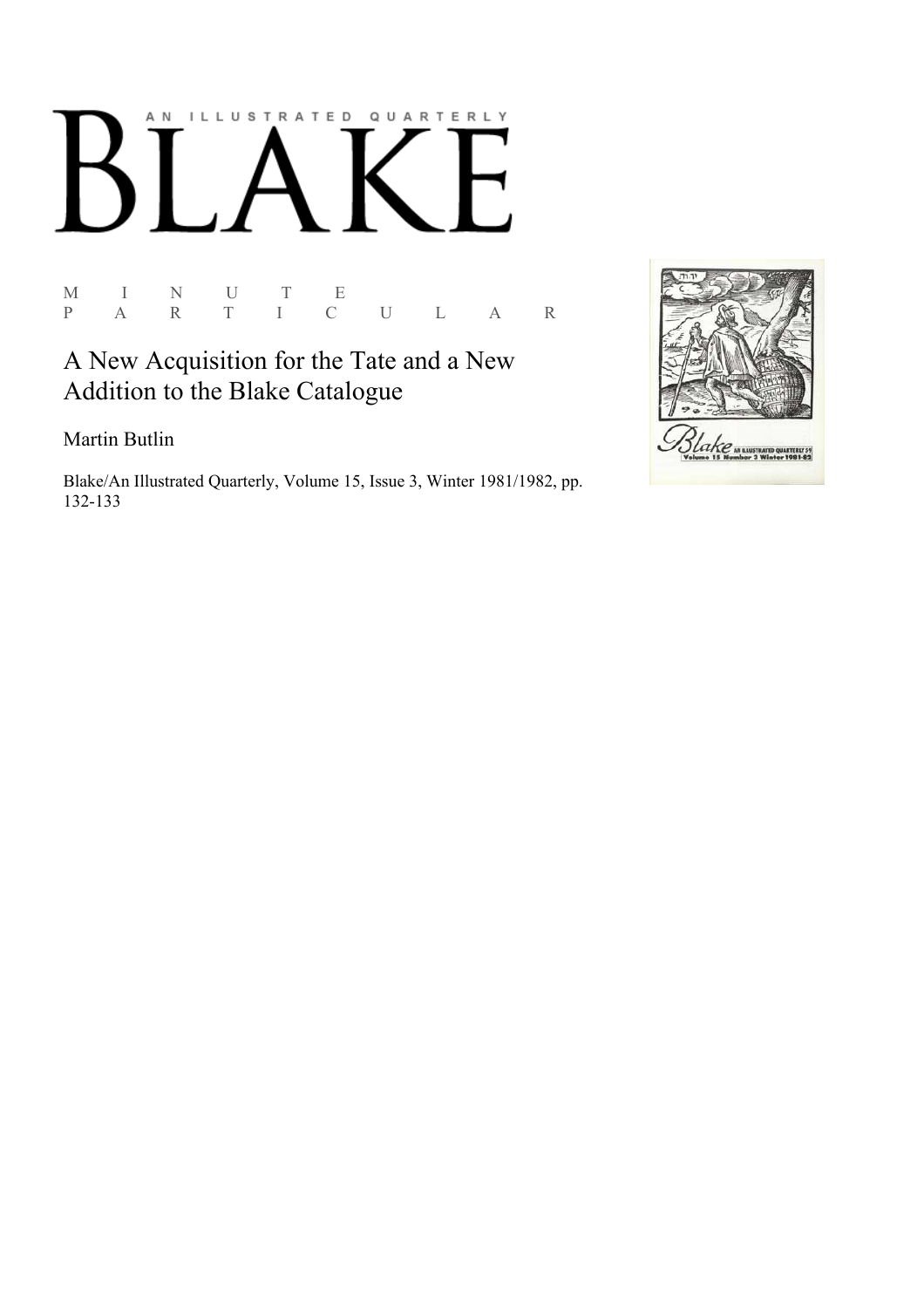



### A NEW ACQUISITION FOR THE TATE AND A NEW ADDITION TO THE BLAKE CATALOGUE

#### **Martin Butlin**

**Martin Butlin**<br> **I** t was perhaps to be expected that even in the short time between the last possibility of<br>
making corrections and additions and the<br>
actual publication of my catalogue of *The Paintings* t was perhaps to be expected that even in the short time between the last possibility of making corrections and additions and the *and Drawings of William Blake,* there would be changes of ownership and new discoveries. Given that this had to happen, it is gratifying that the Tate Gallery is the beneficiary in both respects.

The delicate pencil and watercolor sketch for the alternative composition of '"Every Man also gave him a Piece of Money'" has led a checkered career since it was sold from the collection of Kerrison Preston at Sotheby's in 1974. Bought by Colnaghi's and included in their exhibition of *English Drawings,*  Watercolours and Paintings in 1976, it was stolen only to be recovered two years later in a veritable Aladdin's Cave of stolen works of art. The drawing 'had been acquired by Kerrison Preston at the sale of the famous Blake collection of W. Graham Robertson and its history before that can be traced, with near certainty, back to Frederick Tatham and Blake's widow. However, this good and exciting history seems not to have enhanced its interest; the work failed to attract a single bid when offered again at Sotheby's in 1979. It was at this point in its history that it was recorded in my catalogue, somewhat disingenuously, as being in a "Private Collection, Great<br>Britain."<sup>1</sup> Thanks to the help of Mr. James Miller of Sotheby's, the sketch has now been bought by the Friends of the Tate Gallery for presentation to the Tate. Considerably improved in appearance by conservation treatment, it is now on view in the Tate's Blake gallery, hanging with the companion watercolor of "Job and his Daughters" on long loan to the Tate from Dr. R. E. Hemphill;<sup>2</sup> both works were executed in the early 1820s at the time when Blake was repeating his series of Job watercolors for John Linnell and preparing the engravings from them.

However, in addition to improving the sketch's appearance conservation treatment has also revealed a hitherto unknown pencil sketch on the back. This, measuring about 3 1/4 x 6 in. (9.5 x 15 cm.), is a variant of the group on the recto of God the Father and attendant angels. God the Father is shown holding a scroll that forms a great arc above his head, and the number of supporting angels is reduced. Altogether the group lacks the dynamic centrifugal force of the recto and of subsequent developments to be seen in the pen and wash drawing in the British Museum and the pencil sketch in the Fitzwilliam Museum sketchbook.<sup>3</sup> The group of figures is placed relatively low on the paper which suggests that this is an alternative try-out for the group by itself rather than the beginning of an alternative sketch for the whole design with figures below.

One mystery remains. Graham Robertson, as reported by Kerrison Preston,<sup>4</sup> states that "behind the earthly group the sky glows faintly with tender gold and rose, till rising higher it frames the Angelic Vision in softest blue." Only the blue can now be seen and not even a trace of the tender gold and rose could be detected by the Tate's Conservation Department. Similarly with "Job and his Daughters" in which Graham Robertson described the colors of the figures as follows: "The maiden on his [Job's] left is robed in pale pink, she on his right in yellow, while the third, who sits facing him upon the ground, is in palest blue."5 Again only the blue can be seen. However, in the third of the group, "Job's Sacrifice,"<sup>6</sup> most of the colors described by Graham Robertson can still be discerned, as has been kindly confirmed by Miss Miranda Strickland-Constable and Mr. Alexander w. Robertson of the City Art Gallery, Leeds. Blue is usually the first color to fade from Blake watercolors, so the presence of this color and the absence of those described by Graham Robertson in the first two watercolors is all the more mysterious.

While updating my catalogue I should perhaps point out that three names of owners, if not more, are missing from the general index: Besterman, Dr. Theodore, for catalogue nos. 119 and 179A; Bindman, David, for nos. 147 and 232, with an indirect reference under no. 152; and Clayton-Stamm, M. D. E., for no. 692. I should be most grateful for any further errors or omissions to be pointed out to me; obviously, if they are of importance, they should be published in *Blake/An Illustrated Quarterly.* 

<sup>1</sup> Martin Butlin, *The Paintinge and Drawinge of William Blo*<br>1981, I, 423-24 no. 553, reproduced in color, II pl. 718;<br>re-examination under ideal conditions in the Tate Gallery Conservation Department has revealed that Blake began to reinforce some of the outlines in pen, and has also slightly modified the<br>dimensions which should read, "framing line 8 x 7 (22.8 x 17.8)<br>on paper 9 1/2 x 7 1/2 (24.2 x 19)."

<sup>2</sup> Butlin no. 556, repr. pl. 757.

<sup>3</sup> Butlin nos. 554 and 55743, repr. pls. 755 and 779.

<sup>4</sup> Kerrison Preston, The Blake Collection of W. Graham Robertson<br>described by the Collector, 1952, p. 138 no. 50.

<sup>5</sup> Preston, p. 140 no. 51.

<sup>1</sup> Preston, p. 136 no. 49; Butlin p. 423 no. 552.